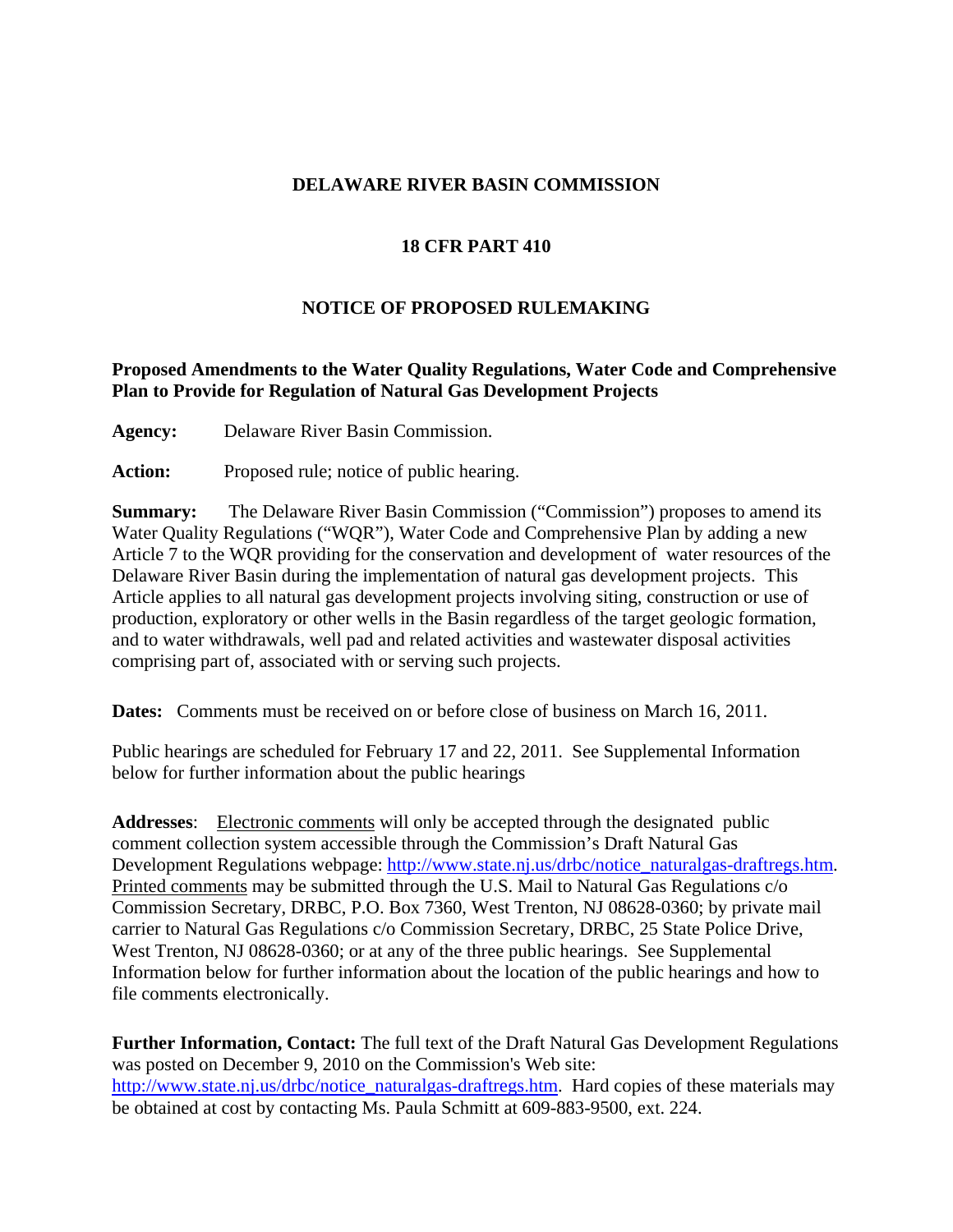## **Supplemental Information:**

*Comment Process:* Interested parties wishing to comment on the proposed Article 7 are encouraged to visit the Commission's Draft Natural Gas Development Regulations webpage: http://www.state.nj.us/drbc/notice\_naturalgas-draftregs.htm. This webpage provides instructions on how to submit comments, a copy of the draft regulations, supporting documents and information about the public hearings and informational sessions, and access to the public comment collection system. The Commission will only accept comments received through the electronic comment collection system accessible through its webpage, during the public hearing or at the addresses listed above. Comment received through any other method, including email, fax and telephone, will not be considered or included in the record.

*Public Hearings:* Three public hearings will be held. The hearings are tentatively scheduled for February 17, 2010 near the Commission office and February 22, 2011 in Wayne County, Pennsylvania and Sullivan County, New York. The exact times, locations, directions, and other details about these meetings will be posted on the Commission's webpage as they become available: http://www.state.nj.us/drbc/notice\_naturalgas-draftregs.htm.

*Purpose, Authority and Scope:* The Commission is proposing a new Article 7 of DRBC's Water Quality Regulations to protect the water resources of the Basin during the construction and operation of natural gas development projects. This Article applies to all natural gas development projects involving siting, construction or use of production, exploratory or other wells in the Basin regardless of the target geologic formation, and to water withdrawals, well pad and related activities and wastewater disposal activities comprising part of, associated with or serving such projects. The provisions of this Article rely on the state oil and gas regulatory programs of Pennsylvania and New York where separate administration by the Commission would result in unnecessary duplication. The Article supersedes the Executive Director's Determinations issued on May 19, 2009, June 14, 2010 and July 23, 2010.

This Article implements the statutory authority that the Basin states of Delaware, New Jersey, New York and Pennsylvania and the federal government granted to the Commission in the Delaware River Basin Compact and supplements the Commission's Comprehensive Plan with respect to natural gas development projects within the Basin. Commission regulations are one mechanism by which the Basin states and federal government work together to manage water resources in an integrated manner for the benefit of all citizens of the Basin.

*Strategic Regulatory Framework:* This Article's regulatory framework is divided into sections addressing water sources for natural gas development, well pad siting, and wastewater disposal. The Commission primarily relies on the oil and gas programs and the experienced agency staff of the state in which the natural gas well is located to manage well construction and operation.

*Water Sources for Uses Related to Natural Gas Well Development:* Existing Commission regulations establish a program for regulating water withdrawals. These Commission requirements serve multiple water resources objectives including, among others, preserving river flows to protect in-stream living resources and downstream withdrawers, and ensuring adequate assimilative capacity for approved discharges. The Commission has in other regulations established thresholds for project review based on the thirty-day average volume of water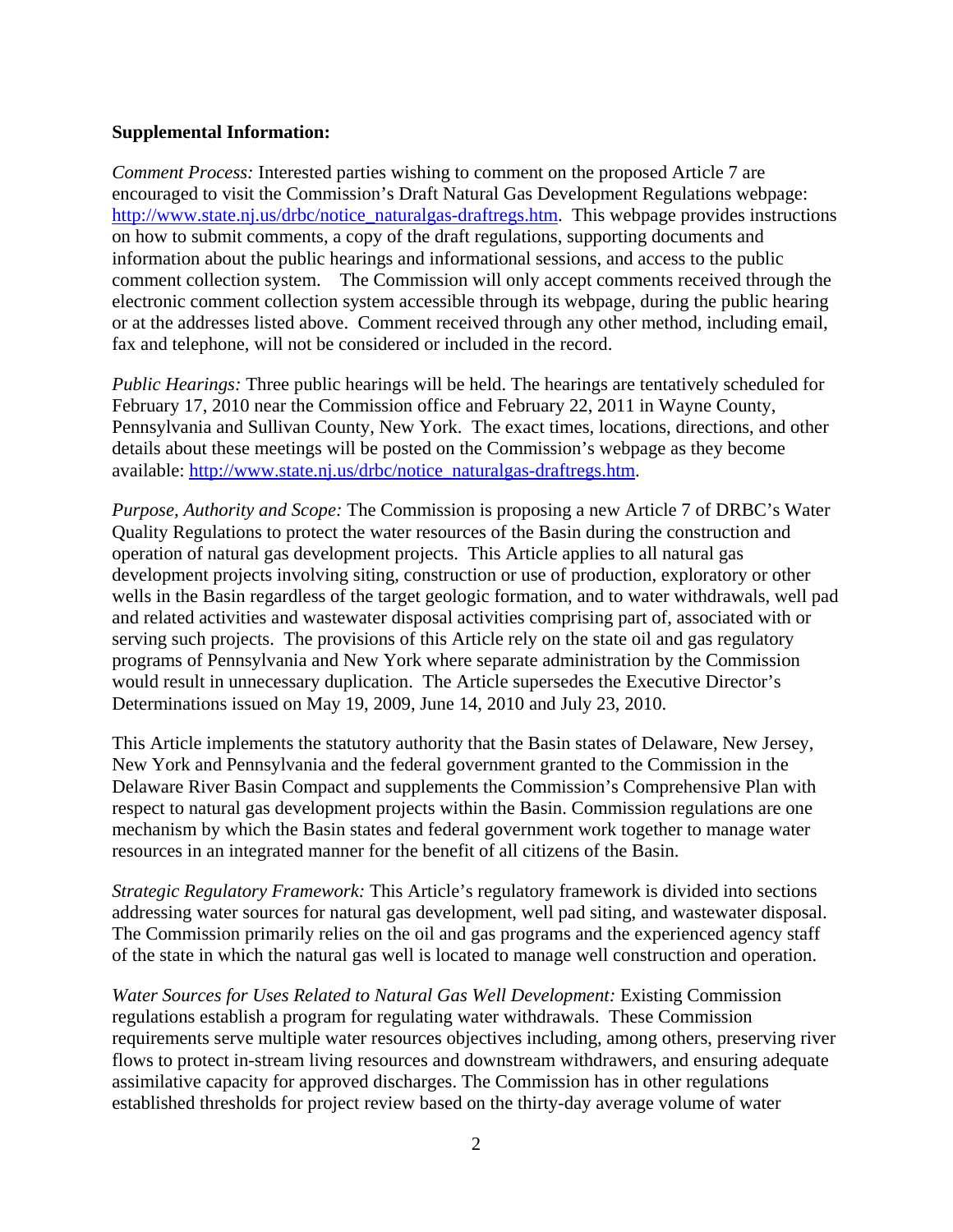withdrawals. Water withdrawals for natural gas development including high volume hydraulic fracturing may have substantial water quality impacts due to their high intermittent daily withdrawal volume. Consequently, this Article requires that water used for natural gas development projects must come from water sources that have been approved by the Commission for use for natural gas development. The requirements for approval are designed to protect minimum stream flows, provide a record of water transfers and otherwise ensure that water resources are not adversely affected. A streamlined approval process is provided that encourages the use of existing Commission-approved water sources to minimize the need to construct and operate new water sources. This Article permits water sources located within the physical boundaries of an approved Natural Gas Development Plan ("NGDP") to be approved for uses within the NGDP. This Article also permits flowback and production waters, treated wastewater and mine drainage waters to be reused for natural gas development under specified conditions.

*Natural Gas Development Plan ("NGDP") and Well Pad Siting Requirements:* The severity of the risks to water resources from well pad construction and operation depends in large part on where the well pads are placed. Article 7 seeks to minimize impacts to water resources from natural gas development by establishing NGDP and well pad siting and planning requirements, including:

- Mandatory preparation of NGDP by sponsors of natural gas well pad projects who have total lease holdings in the Delaware River Basin of over 3,200 acres or intend to construct more than five natural gas well pads designed for any type of natural gas well.
- Identification, through the NGDP, of the project sponsor's foreseeable natural gas development in a defined geographic area. The NGDP requirement is designed to foster protection of water resources through broad scale lease area planning rather than limited site-by-site decision making, thereby encouraging development only in areas most suitable for it and minimizing impact to sensitive water resource features. These plans identify geographic and hydrological constraints to natural gas development and identify measures to minimize those impacts.
- Restrictions regarding siting in flood hazard areas, on steep slopes, and areas that serve as critical habitat for federal or state designated threatened and endangered (T&E) species.
- Minimum setbacks from water bodies, wetlands, surface water supply intakes and water supply reservoirs at distances specified in the regulations, and from occupied homes, public buildings, public roads, public water supply wells, and domestic water supply wells as provided by regulations of the state in which the well pad is located.
- A requirement for pre- and post-project monitoring of surface and groundwater near well pads involving high volume hydraulically fractured wells, including a characterization of the hydrology, water chemistry and biological resources of surface waters and the water chemistry of ground waters.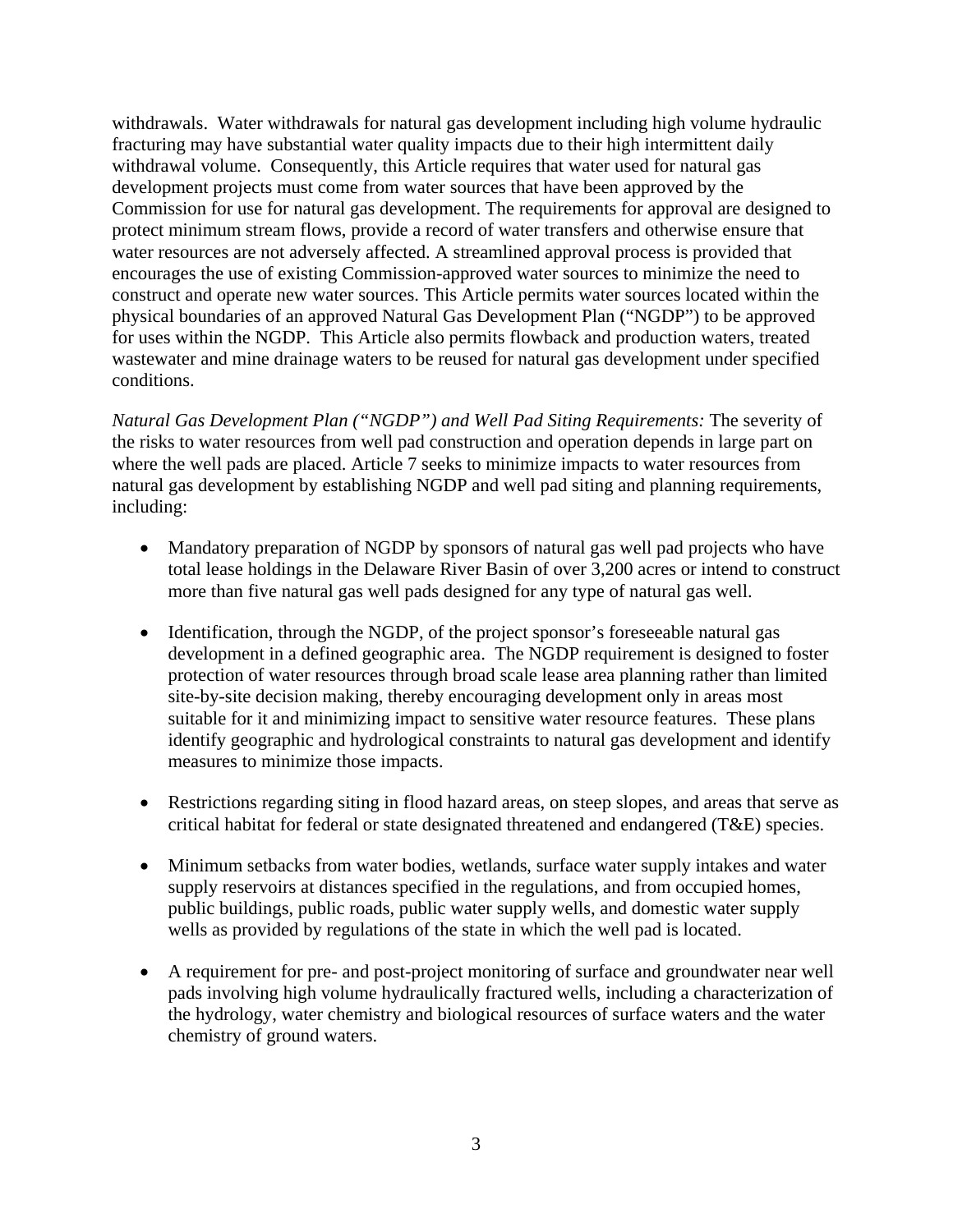• Requiring the monitoring, tracking, and reporting of water usage and wastewater treatment and disposal. All wastewaters must be transported to an approved treatment and disposal facilities.

*Well Construction and Operation Procedures:* The Commission principally relies on the states' implementation of state laws, regulations and programs concerning construction and operation of natural gas wells, well pads, and appurtenant structures to satisfy the requirements of the Compact and the Commission's Comprehensive Plan. In this Article, the Commission is separately requiring that all non-domestic wastewater be transferred to appropriate tanks for temporary storage on the well pad site or to a centralized wastewater storage facility and that fluids and drill cuttings from horizontal wellbores in the target formation be beneficially reused or disposed of at an appropriate waste facility.

*Wastewater Generated from Natural Gas Activities:* Wastewater produced at natural gas well sites contains salts and other chemicals that present water treatment challenges. This Article provides that any wastewater treatment facility within the Basin may accept non-domestic wastewater from a natural gas development project only if the facility first obtains approval from the Commission in the form of a docket or modification of an existing docket.

To obtain authorization, a project sponsor must submit a treatability study to demonstrate that acceptance of the non-domestic wastewater will not interfere with the facility's operations, and provide information to show that the facility's discharge will neither (a) cause primary and secondary Safe Drinking Water Act standards to be exceeded where surface water may be used as a public water supply, nor (b) violate zone-specific stream quality objectives and effluent limitations. This Article 7 includes a comprehensive tracking system designed to promote the proper disposal of wastewater from natural gas development projects.

*Approval by Rule ("ABR") Procedures:* Existing procedures for obtaining a Commission decision on a project application generally take 6-9 months. This Article 7 provides for a streamlined process for natural gas development projects that demonstrate that they satisfy certain criteria. It provides Commission approval for these projects under an "approval by rule" process involving public notice, application to and approval by the Executive Director in a process that may take less than 30 days Eligible projects include (a) bulk water sales for uses related to natural gas by holders of valid Commission approvals that can provide water within their current allocations; (b) well pad projects that conform to a Commission-approved Natural Gas Development Plan; (c) well pad projects that conform to specified restrictions and setback requirements; and (d) water supply projects involving the reuse of recovered flowback and production fluids as make-up water for hydraulically fracturing natural gas wells. In addition, projects that do not involve fracturing or that consist of well pads constructed exclusively for the development and operation of exploratory natural gas wells and that are expected to use no more than 80,000 gallons or equivalent of hydraulic fracturing fluids ("low volume hydraulically fractured wells") are eligible for an ABR if they comply with applicable state programs and Commission setbacks and requirements. Approval by rule is not available for projects located in National Park Management Areas or in the watersheds of the New York City Reservoirs.

*Financial Assurance Requirements:* Financial assurance for the plugging, abandonment and restoration of natural gas wells and the remediation of any pollution from natural gas